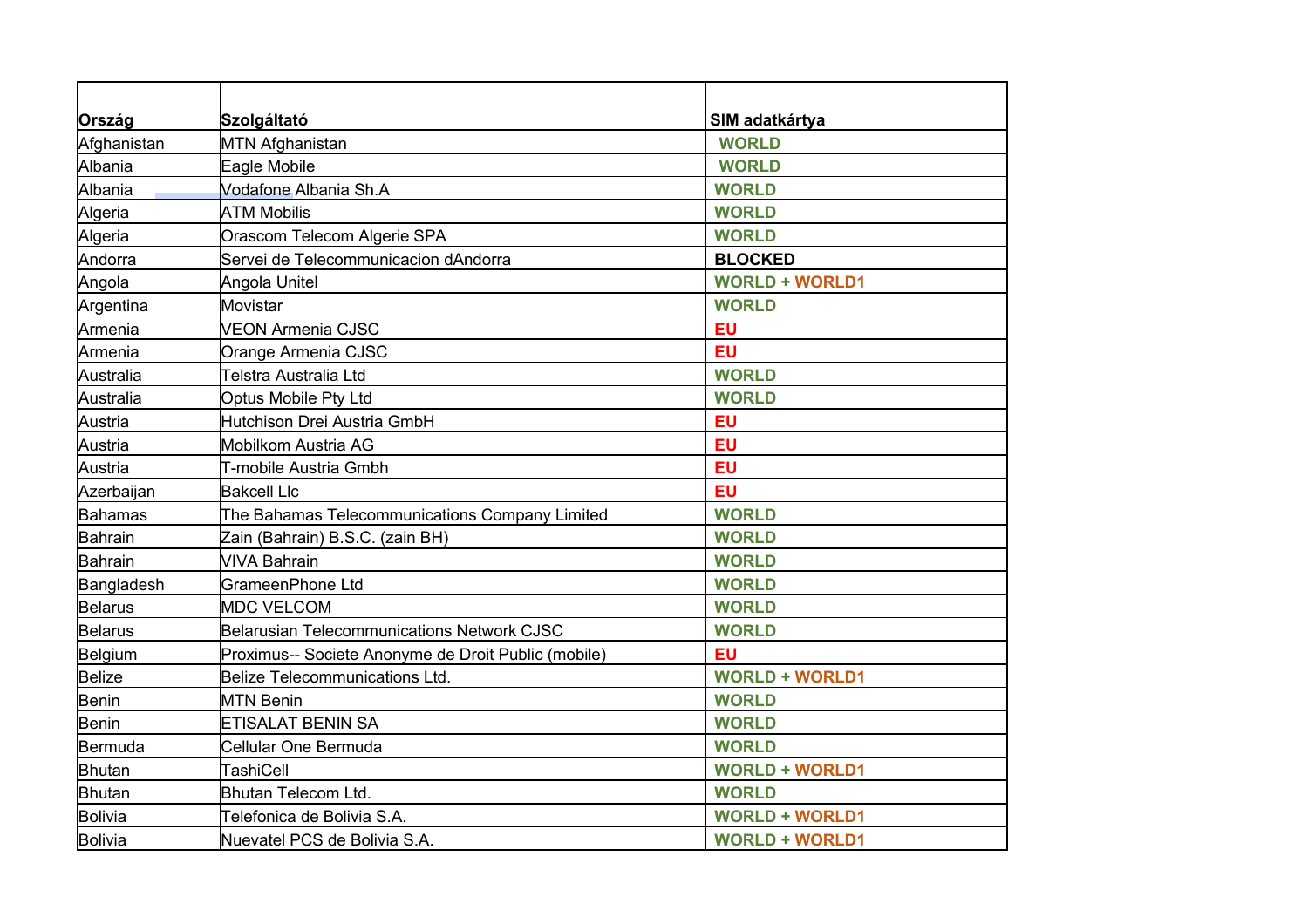| <b>Bosnia And</b>   |                                                            |                       |
|---------------------|------------------------------------------------------------|-----------------------|
| Herzegovina         | <b>BH Telecom-- Joint Stock Company</b>                    | <b>WORLD</b>          |
| <b>Bosnia And</b>   |                                                            |                       |
| Herzegovina         | Mtel JSC                                                   | <b>WORLD</b>          |
| <b>Botswana</b>     | Mascom Wireless Botswana (Pty) Ltd.                        |                       |
| <b>Botswana</b>     | Orange Botswana (pty)Ltd                                   | <b>WORLD</b>          |
| <b>Brazil</b>       | TIM CELULAR S.A                                            | <b>WORLD</b>          |
| <b>Brunei</b>       | <b>DST Communications Sdn.Bhd</b>                          | <b>WORLD</b>          |
| <b>Bulgaria</b>     | <b>Mobiltel EAD</b>                                        | EU                    |
| <b>Bulgaria</b>     | Telenor Bulgaria EAD                                       | <b>EU</b>             |
| <b>Burkina Faso</b> | Orange Burkina Faso S.A.                                   | <b>WORLD</b>          |
| <b>Burkina Faso</b> | Office national des telecommunications (ONATEL)            | <b>WORLD</b>          |
| <b>Burundi</b>      | Econet Leo SA                                              | <b>WORLD + WORLD1</b> |
| Cambodia            | Smart Axiata Co.-- Ltd.                                    | <b>WORLD</b>          |
| Cambodia            | <b>METFONE</b>                                             | <b>WORLD</b>          |
| Cameroon            | <b>MTN Cameroon</b>                                        | <b>WORLD + WORLD2</b> |
| Cameroon            | Cameroon Orange                                            | <b>WORLD + WORLD2</b> |
| Canada              | Rogers Communications Canada Inc                           | <b>WORLD</b>          |
| Canada              | <b>Bell Mobility Canada</b>                                | <b>WORLD</b>          |
| Cape Verde          | Unitel T+ Telecomunicacoes-- SA                            | <b>WORLD + WORLD2</b> |
| Cape Verde          | <b>CV MOVEL</b>                                            | <b>WORLD + WORLD2</b> |
| Central African     |                                                            | <b>WORLD + WORLD2</b> |
| Republic            | Orange Centrafrique                                        |                       |
| Central African     |                                                            | <b>WORLD + WORLD2</b> |
| Republic            | ATLANTIQUE TELECOM CENTRAFRIQUE SA                         |                       |
| Chad                | <b>Millicom Chad</b>                                       | <b>WORLD + WORLD2</b> |
| Chad                | <b>Celtel Tchad</b>                                        | <b>WORLD + WORLD2</b> |
| Chile               | <b>Entel PCS Telecomunicaciones S.A</b>                    | <b>WORLD</b>          |
| China               | China Mobile Communications Corporation                    | <b>WORLD</b>          |
| Colombia            | <b>INFRACEL SA</b>                                         | <b>WORLD</b>          |
| Comoros             | Societe Nationale des Telecommunications (Comores Telecom) | <b>BLOCKED</b>        |
| Congo               | <b>MTN Congo Brazzaville</b>                               | <b>WORLD</b>          |
| Congo               | Airtel Congo SA                                            | <b>WORLD</b>          |
| Costa Rica          | <b>CLARO CR Telecomunicaciones S.A.</b>                    | <b>WORLD</b>          |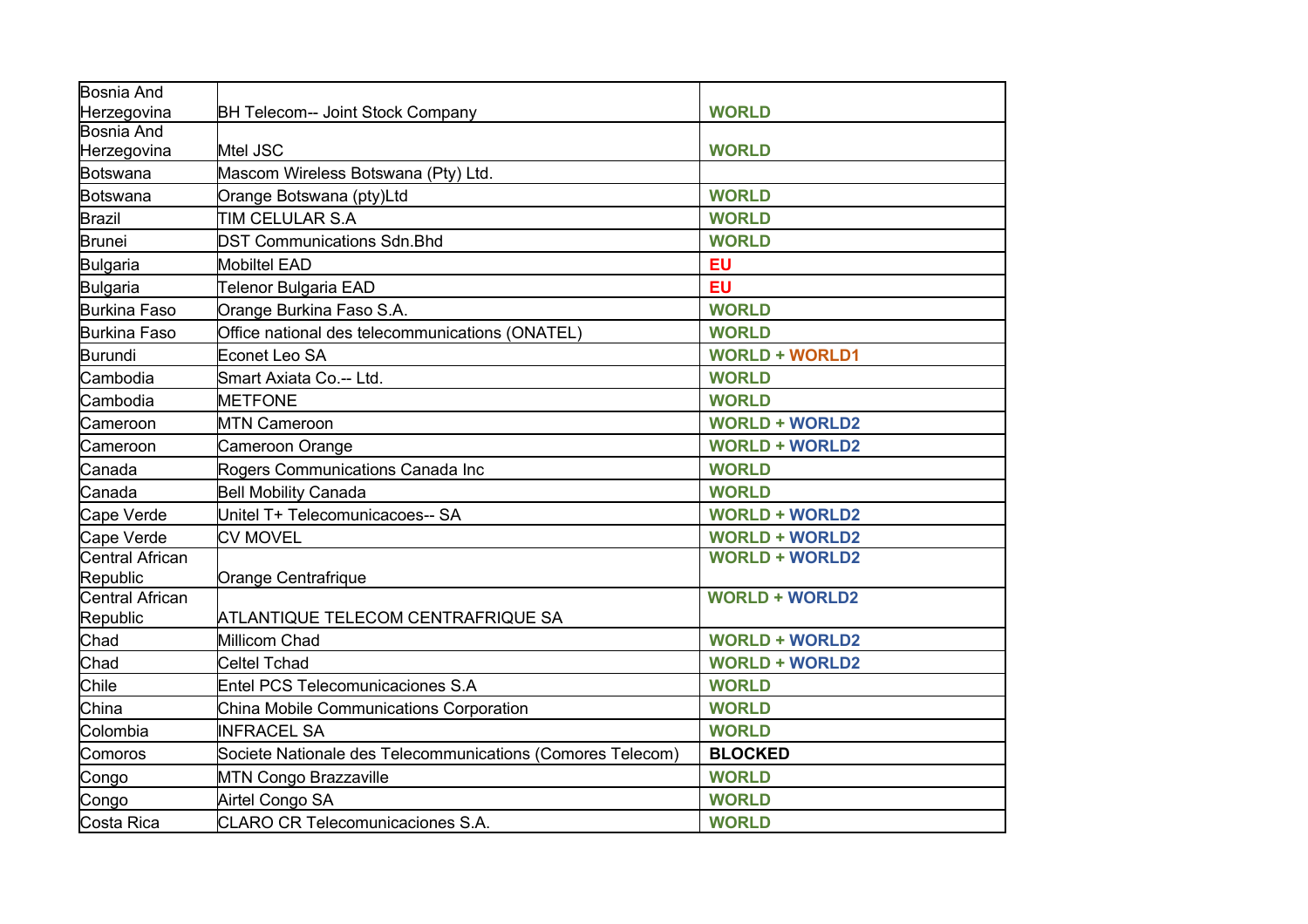| Croatia                                | Vipnet                                       | <b>EU</b>             |
|----------------------------------------|----------------------------------------------|-----------------------|
| Croatia                                | TELE2                                        | EU                    |
| Croatia                                | Hrvatski Telekom d.d.                        | <b>EU</b>             |
| Cuba                                   | Cubacel                                      | <b>BLOCKED</b>        |
| Cyprus                                 | Primetel                                     | <b>EU</b>             |
| Cyprus                                 | <b>MTN Cyprus</b>                            | EU                    |
| Cyprus                                 | <b>Cyprus Telecommunications Authority</b>   | EU                    |
| <b>Czech Republic</b>                  | O2 Czech Republic a.s.                       | EU                    |
| <b>Czech Republic</b>                  | Vodafone Czech Republic-- a.s.               | <b>EU</b>             |
| <b>Czech Republic</b>                  | T-Mobile Czech Republic A.S.                 | EU                    |
| Democratic<br>Republic Of The          |                                              | <b>WORLD</b>          |
| Congo<br>Democratic<br>Republic Of The | Orange SA                                    | <b>WORLD</b>          |
| Congo                                  | Africell RDC SA                              |                       |
| Democratic<br>Republic Of The          |                                              | <b>WORLD</b>          |
| Congo                                  | Airtel CONGO RDC SA                          |                       |
| <b>Denmark</b>                         | Telenor A/S                                  | <b>EU</b>             |
| <b>Denmark</b>                         | <b>TDC A/S</b>                               | EU                    |
| Dominican<br>Republic                  | Compania Dominicana de Telefonos S.A         | <b>WORLD</b>          |
| Dominican<br>Republic                  | <b>ALTICE Dominicana sa</b>                  | <b>WORLD</b>          |
| Ecuador                                | <b>OTECEL S.A</b>                            | <b>WORLD</b>          |
| Egypt                                  | <b>Etisalat Misr</b>                         | <b>WORLD</b>          |
| Egypt                                  | Vodafone Egypt Telecommunications S.A.E.     | <b>WORLD</b>          |
| <b>El Salvador</b>                     | DIGICEL S.A. de C.V.                         |                       |
| Equatorial                             |                                              | <b>WORLD + WORLD2</b> |
| Guinea                                 | Guinea Ecuatorial Comunicaciones SA (GETESA) |                       |
| Estonia                                | <b>Estonia EMT</b>                           | EU                    |
| Estonia                                | Elisa Eesti AS                               | EU                    |
| Estonia                                | Tele2 Eesti AS                               | <b>EU</b>             |
| Ethiopia                               | <b>Ethio Telecom</b>                         | <b>WORLD</b>          |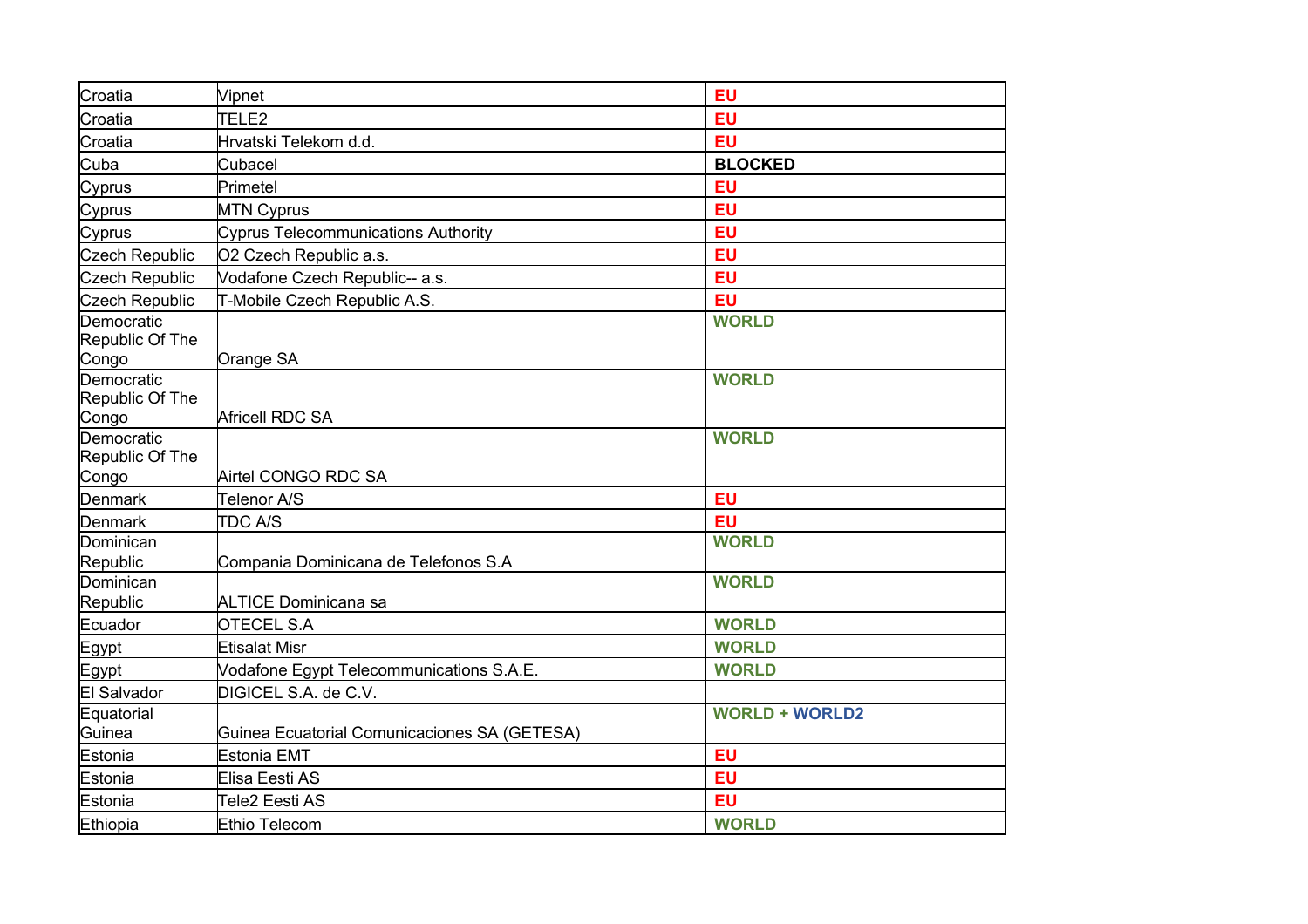| <b>Faroe Islands</b> | <b>Faroese Telecom</b>                          | <b>EU</b>             |
|----------------------|-------------------------------------------------|-----------------------|
| Fiji                 | Vodafone Fiji Limited                           | <b>WORLD</b>          |
| Fiji                 | Digicel Fiji Limited                            | <b>WORLD</b>          |
| Finland              | <b>Telia Carrier Finland Oy</b>                 | EU                    |
| Finland              | <b>DNA Plc</b>                                  | <b>EU</b>             |
| Finland              | Alands Telekommunikation Ab                     | <b>EU</b>             |
| Finland              | Elisa Oyj                                       | EU                    |
| France               | Orange                                          | EU                    |
| France               | Societe Francaise du Radiotelephone -SFR sa     | EU                    |
| France               | <b>BOUYGUES TELECOM France</b>                  | EU                    |
| <b>French Guiana</b> | <b>Digicel Mobile Antilles</b>                  | EU                    |
| French Polynesia     | Vini S.A.S.                                     | <b>WORLD</b>          |
| French Polynesia     | Pacific Mobile Telecom SAS                      | <b>WORLD</b>          |
| Gabon                | ibertis sa                                      | <b>WORLD</b>          |
| Gabon                | ZAIN GABON SA                                   | <b>WORLD</b>          |
| Gambia               | QCEL                                            | <b>WORLD + WORLD2</b> |
| Gambia               | <b>AFRICELL</b>                                 | <b>WORLD + WORLD2</b> |
| Georgia              | Geocell                                         | <b>EU</b>             |
| Georgia              | Veon Georgia LLC                                | <b>EU</b>             |
| Germany              | Telefonica Germany GmbH & Co. OHG               | <b>EU</b>             |
| Germany              | Telekom Deutschland GmbH                        | <b>EU</b>             |
| Germany              | <b>Vodafone GmbH</b>                            | EU                    |
| Ghana                | <b>MTN Ghana</b>                                | <b>WORLD</b>          |
| Ghana                | <b>Ghana Telecommunications Company Limited</b> | <b>WORLD</b>          |
| Gibraltar            | Gibtelecom Ltd.                                 | <b>EU</b>             |
| Greece               | Vodafone Panafon Telecommunications Comp SA     | <b>EU</b>             |
| Greece               | Wind Hellas Telecommunications sa               | EU                    |
| Greece               | <b>COSMOTE</b>                                  | <b>EU</b>             |
| Greenland            | Tele Greenland A/S                              | <b>WORLD</b>          |
| Guam                 | Docomo Pacific-- Inc.                           | <b>BLOCKED</b>        |
| Guatemala            | Sercom - Guatemala                              | <b>WORLD</b>          |
| Guernsey             | Sure (Guernsey) Limited                         | <b>EU</b>             |
| Guinea               | <b>MTN Guinea Conakry</b>                       | <b>WORLD + WORLD2</b> |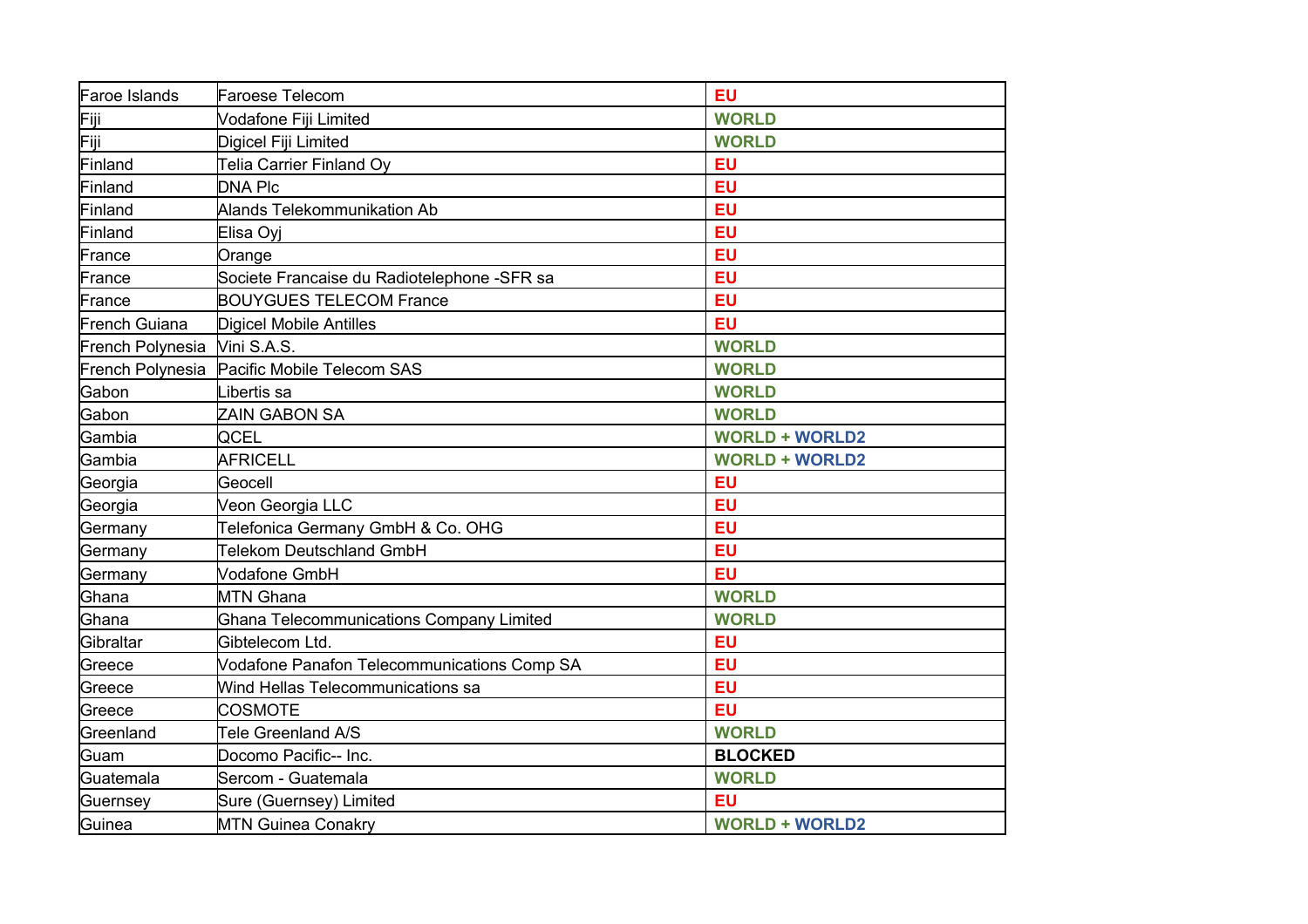| Guyana             | Guyana Telephone & Telegraph Co.                   | <b>WORLD + WORLD1</b> |
|--------------------|----------------------------------------------------|-----------------------|
| Haiti              | Communication Cellulaire dHaiti SA                 | <b>WORLD</b>          |
| Honduras           | Servicios De Comunicaciones De Honduras S A De C V | <b>WORLD</b>          |
| Hong Kong          | <b>HGC Global Communications Limited</b>           | <b>WORLD</b>          |
| Hong Kong          | SmarTone Mobile Communications Ltd                 | <b>WORLD</b>          |
| Hong Kong          | <b>CSL Limited</b>                                 | <b>WORLD</b>          |
| Hungary            | Magyar Telekom Plc                                 | <b>EU</b>             |
| Hungary            | Vodafone                                           | EU                    |
| Hungary            | Telenor                                            | EU                    |
| Iceland            | Siminn hf.                                         | EU                    |
| Iceland            | Syn hf                                             | EU                    |
| India              | Vodafone South LTD                                 | <b>WORLD</b>          |
| Indonesia          | PT XL Axiata Tbk                                   | <b>WORLD</b>          |
| Indonesia          | PT INDOSAT Tbk                                     | <b>WORLD</b>          |
| Iran               | Irancell Telecommunication Service Co.             | <b>WORLD</b>          |
| Iran               | RighTel Communications Services CO.                | <b>WORLD</b>          |
| Iraq               | Atheer Telecom Iraq Limited                        | <b>WORLD + WORLD1</b> |
| Iraq               | Korek Telecom                                      | <b>WORLD + WORLD1</b> |
| Ireland            | Hutchison 3G Ireland Ltd                           | <b>EU</b>             |
| Ireland            | Meteor Mobile Communications Ltd.                  | <b>EU</b>             |
| Israel             | Cellcom Israel(GSM)                                | <b>WORLD</b>          |
| Israel             | Partner Communications Company Ltd.                | <b>WORLD</b>          |
| Italy              | Wind Tre S.p.A.                                    | <b>EU</b>             |
| Italy              | Vodafone Italia S.p.A                              | <b>EU</b>             |
| Italy              | Wind Tre S.p.A.                                    | <b>EU</b>             |
| Italy              | Iliad Italia S.p.A                                 | <b>EU</b>             |
| Italy              | Italia TIM                                         | <b>EU</b>             |
| <b>Ivory Coast</b> | <b>MTN Ivory Coast</b>                             | <b>WORLD</b>          |
| Jamaica            | Cable and Wireless (West Indies) Ltd.              | <b>WORLD</b>          |
| Jamaica            | Digicel (Jamaica) Limited                          | <b>WORLD</b>          |
| Japan              | Softbank Corp                                      | <b>WORLD</b>          |
| Japan              | NTT DOCOMO                                         | <b>WORLD</b>          |
| Japan              | <b>KDDI Corporation</b>                            | <b>WORLD</b>          |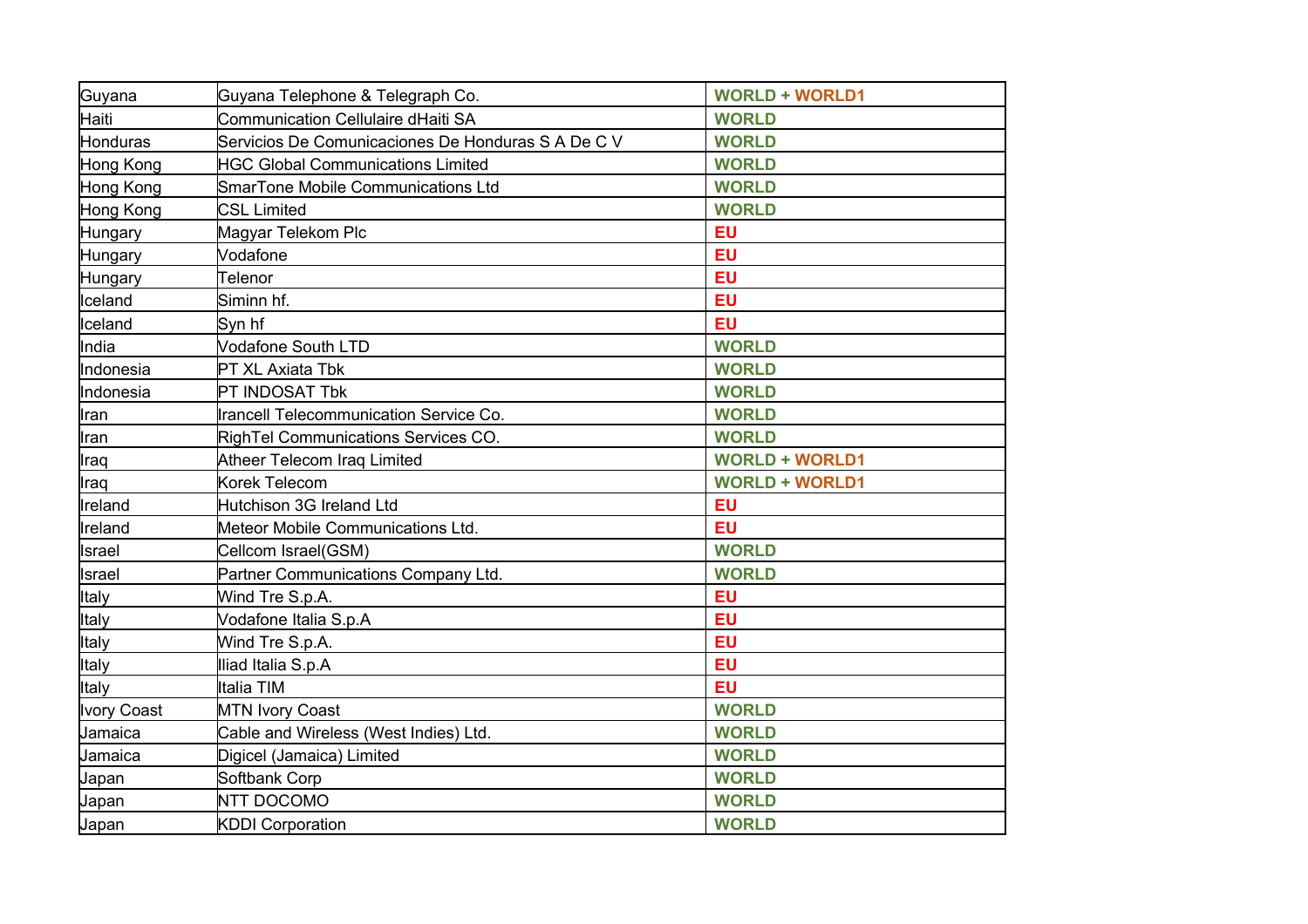| Jersey             | JT (Jersey) Ltd                             | <b>EU</b>             |
|--------------------|---------------------------------------------|-----------------------|
| Jordan             | PELLA telecommunications Ltd.               | <b>WORLD</b>          |
| Jordan             | Jmniah Mobile Company                       | <b>WORLD</b>          |
| Kazakhstan         | KCell                                       | <b>BLOCKED</b>        |
| Kazakhstan         | KAR-TEL LLP                                 | <b>BLOCKED</b>        |
| Kenya              | Safaricom Limited                           | <b>WORLD</b>          |
| Kenya              | Airtel Networks Kenya Ltd.                  | <b>WORLD</b>          |
| Kuwait             | Kuwait Telecom Company                      | <b>WORLD</b>          |
| <b>Kuwait</b>      | Mobile Telecommunications Company "ZAIN"    | <b>WORLD</b>          |
| Kyrgyzstan         | <b>Sky Mobile LLC</b>                       | <b>EU</b>             |
| Laos               | ETL Company Ltd.                            | <b>WORLD</b>          |
| .atvia             | <b>BITE Latvija SIA</b>                     | <b>EU</b>             |
| atvia <sub>-</sub> | atvijas Mobilais Telefons                   | <b>EU</b>             |
| .atvia             | SIA Tele2                                   | EU                    |
| ebanon.            | MIC 1 S.A.L.                                | <b>WORLD + WORLD1</b> |
| Liberia            | onestar Communication Corporation           | <b>WORLD</b>          |
| Liberia            | Orange Liberia                              | <b>WORLD</b>          |
| iechtenstein       | Mobilkom                                    | <b>EU</b>             |
| Liechtenstein      | Salt (Liechtenstein) AG                     | EU                    |
| Lithuania          | <b>JAB Bite Lietuva</b>                     | EU                    |
| Lithuania          | Tele2 UAB                                   | EU                    |
| Lithuania          | Telia Lietuva AB                            | <b>EU</b>             |
| Luxembourg         | <b>POST Luxembourg</b>                      | <b>EU</b>             |
| Luxembourg         | Tango SA                                    | EU                    |
| Macao              | Companhia de Telecomunicacoes de Macau SARL | <b>WORLD</b>          |
| Macedonia          | <b>VIP Operator Dooel Skopje</b>            | EU                    |
| Madagascar         | Airtel Madagascar                           | <b>WORLD</b>          |
| Madagascar         | Orange Madagascar                           | <b>WORLD</b>          |
| Malawi             | .<br>Zain Malawi Ltd.                       | <b>WORLD</b>          |
| <b>Maldives</b>    | Wataniya Telecom                            | <b>BLOCKED</b>        |
| <b>Maldives</b>    | Dhivehi Raajjeyge Gulhun Private Limited    | <b>BLOCKED</b>        |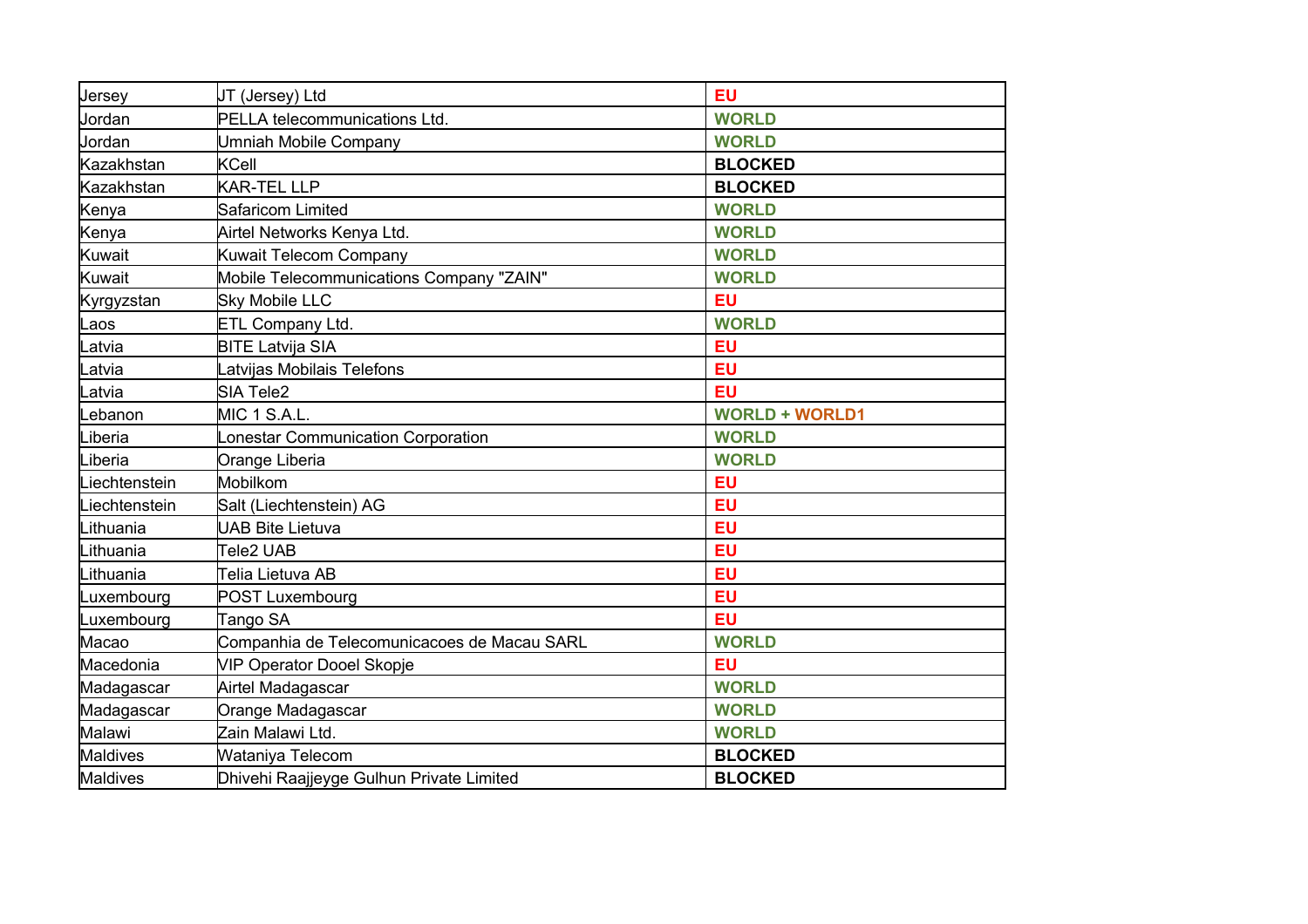| Mali             | <b>ORANGE MALI SA</b>                            | <b>WORLD</b>          |
|------------------|--------------------------------------------------|-----------------------|
| Mali             | Societe des telecommunications du Mali (SOTELMA) | <b>WORLD</b>          |
| Malta            | Vodafone Malta Ltd.                              | <b>EU</b>             |
| Malta            | <b>GO MOBILE Communication</b>                   | <b>EU</b>             |
| Mauritania       | Mauritel                                         | <b>WORLD</b>          |
| <b>Mauritius</b> | Mahanagar Telephone (Mauritius) Ltd              | <b>WORLD</b>          |
| <b>Mauritius</b> | Emtel Ltd.                                       | <b>WORLD</b>          |
| Mexico           | <b>Mexico Telcel</b>                             | <b>WORLD</b>          |
| Mexico           | <b>Movistar Mexico</b>                           | <b>WORLD</b>          |
| Moldova          | <b>Mold Telecom</b>                              | <b>EU</b>             |
| Moldova          | <b>JVC Moldcell JSC</b>                          | <b>EU</b>             |
| Monaco           | Monaco Telecom International                     | <b>WORLD</b>          |
| Monaco           | Monaco Telecom International                     | <b>WORLD</b>          |
| Mongolia         | Mongolia Mobicom                                 | <b>WORLD</b>          |
| Mongolia         | Skytel Mongolia                                  | <b>WORLD</b>          |
| Montenegro       | T-Mobile Montenegro                              | <b>EU</b>             |
| Montenegro       | Telenor IIc Podgorica                            | <b>EU</b>             |
| Morocco          | <b>WANA Corporate SA</b>                         | <b>WORLD</b>          |
| Morocco          | <b>ITISSALAT AL MAGHRIB S.A.</b>                 | <b>WORLD</b>          |
| Mozambique       | Vodacom Mozambique (VM-- SA)                     | <b>WORLD</b>          |
| Myanmar          | OOREDOO MYANMAR                                  | <b>WORLD</b>          |
| Myanmar          | Myanma Posts and Telecommunications              | <b>WORLD</b>          |
| Myanmar          | <b>Telenor Myanmar Company Limited</b>           | <b>WORLD</b>          |
| Namibia          | Powercom (Pty) Limited                           | <b>WORLD</b>          |
| Nepal            | Nepal Doorsanchar Company Ltd.                   | <b>WORLD</b>          |
| Nepal            | <b>Spice Nepal</b>                               | <b>WORLD + WORLD1</b> |
| Netherlands      | Vodafone Libertel BV                             | <b>EU</b>             |
| Netherlands      | T-Mobile Netherlands B.V.                        | <b>EU</b>             |
| Netherlands      | <b>KPN Mobile BV</b>                             | <b>EU</b>             |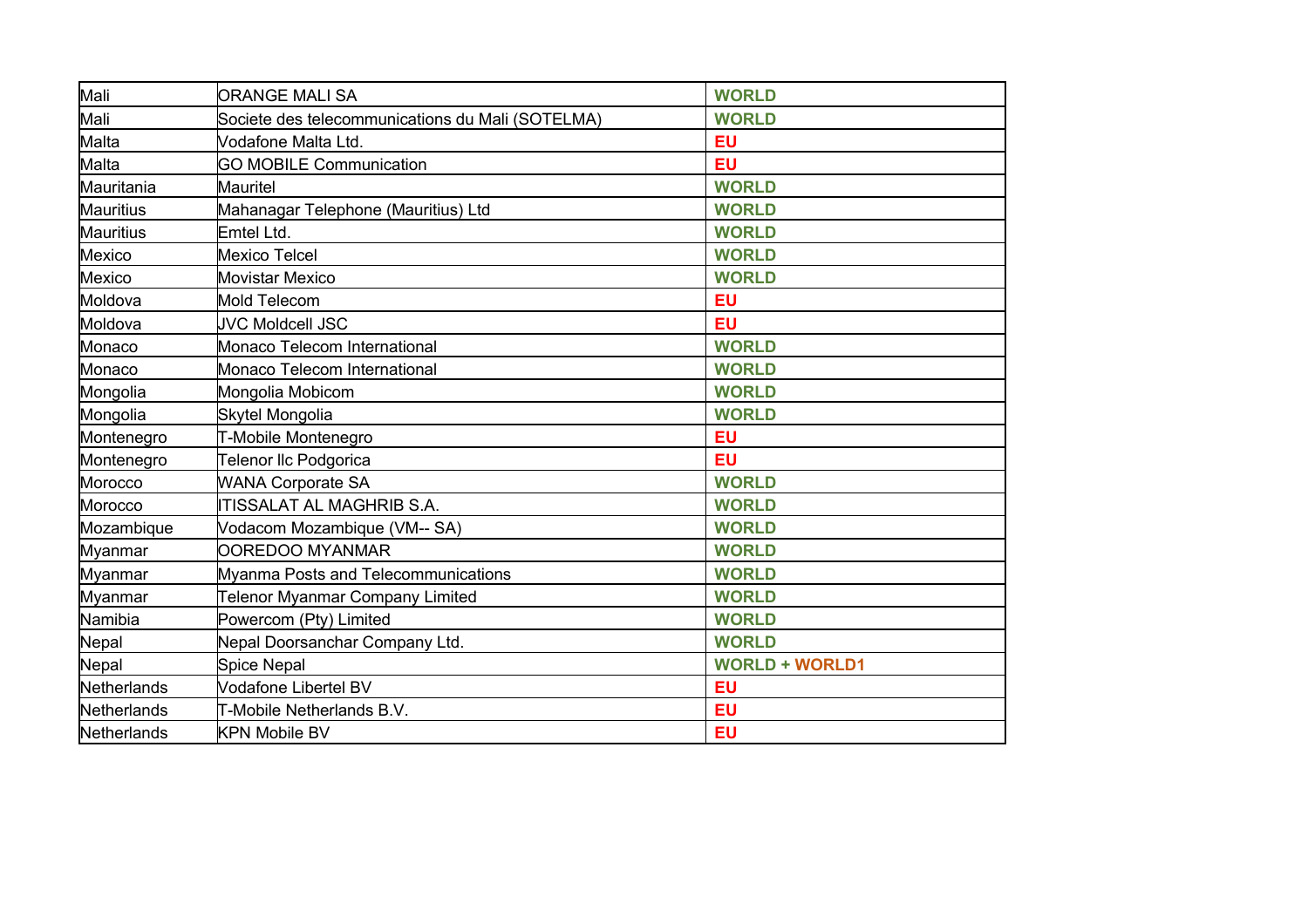| New Caledonia         | <b>OPT-Nouvelle-Caledonie</b>                                     | <b>BLOCKED</b>         |
|-----------------------|-------------------------------------------------------------------|------------------------|
| New Zealand           | Vodafone New Zealand Limited                                      | <b>WORLD</b>           |
| <b>New Zealand</b>    | Two Degrees Mobile Limited                                        | <b>WORLD</b>           |
| Nicaragua             | Empresa Nicaraguense de Telecom. Internacionales                  | <b>WORLD</b>           |
| Niger                 | Celtel Niger S.A                                                  | <b>BLOCKED</b>         |
| Niger                 | ATLANTIQUE TELECOM NIGER SA                                       | <b>BLOCKED</b>         |
| Nigeria               | Airtel Networks Ltd.                                              | <b>WORLD</b>           |
| Nigeria               | <b>MTN Nigeria</b>                                                | <b>WORLD</b>           |
| Nigeria               | Emerging Markets Telecommunication Services Ltd.                  | <b>WORLD</b>           |
| Norway                | TeliaSonera Norge AS                                              | <b>EU</b>              |
| Norway                | <b>TELENOR Global Services AS</b>                                 | EU                     |
| Oman                  | Oman Telecommunication Company (S.A.O.G.)                         | <b>WORLD + WORLD1</b>  |
| Palestine             | <b>JAWALL</b>                                                     | <b>WORLD</b>           |
| Panama                | Panama Digicel                                                    | <b>WORLD</b>           |
| Papua New             |                                                                   | <b>WORLD</b>           |
| Guinea                | Digicel (PNG) Limited                                             |                        |
| Papua New<br>Guinea   | <b>BMobile Limited</b>                                            | <b>WORLD</b>           |
|                       | <b>AMX Paraguay Sociedad Anonima-- CTI Movil</b>                  | <b>WORLD + WORLD1</b>  |
| Paraguay<br>Peru      | Telefonica del Peru S.A                                           | <b>WORLD</b>           |
|                       | <b>SMART COMMUNICATIONS</b>                                       | <b>WORLD</b>           |
| Philippines<br>Poland | T-Mobile Polska SA                                                | <b>EU</b>              |
| Poland                | Orange Polska S.A.                                                | <b>EU</b>              |
| Poland                | Polkomtel SP, Z O.O.                                              | <b>EU</b>              |
|                       | NOS Comunicacoes sa                                               | EU                     |
| Portugal              | MEO - Servicos de Comunicacoes e Multimedia-- S.A.                | EU                     |
| Portugal              |                                                                   | <b>WORLD</b>           |
| Qatar<br>Qatar        | Vodafone Qatar Q.S.C.<br>Ooredoo Q.P.S.C.                         | <b>WORLD</b>           |
| Reunion               | Societe Reunionnaise du Radiote I phone                           | <b>EU</b>              |
|                       |                                                                   |                        |
| Romania               | Telekom Romania Mobile Communications S.A.<br>Vodafone Romania SA | <b>EU</b><br><b>EU</b> |
| Romania               |                                                                   |                        |
| Romania               | Orange Romania SA                                                 | EU                     |
| Russia                | PJSC Vimpel-Communication Vimpelcom                               | <b>EU</b>              |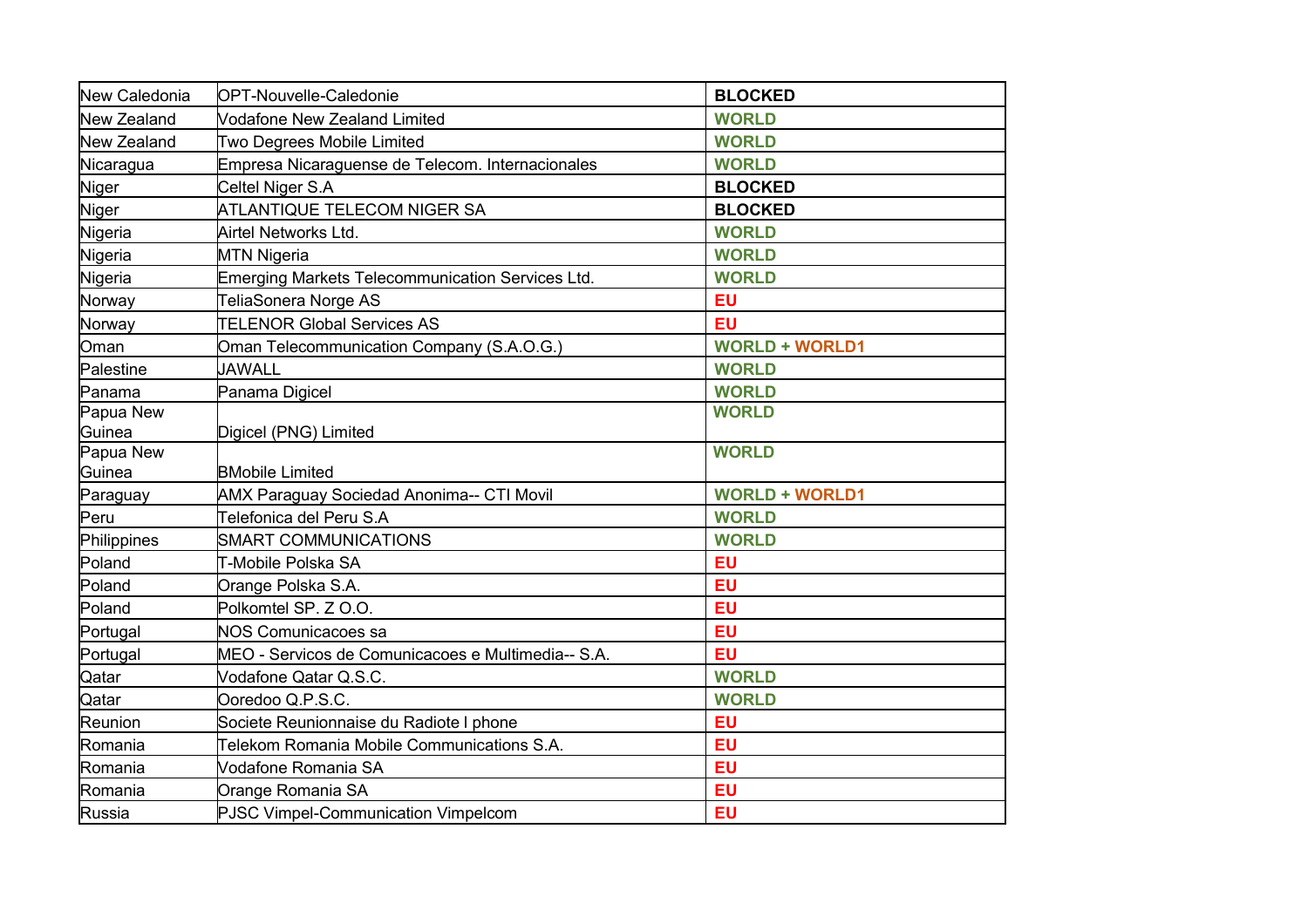| Russia           | <b>MTS PJSC</b>                               | <b>EU</b>             |
|------------------|-----------------------------------------------|-----------------------|
| Rwanda           | <b>MTN Rwandacell Ltd.</b>                    | <b>WORLD</b>          |
| Rwanda           | Airtel Rwanda Ltd.                            | <b>WORLD</b>          |
| Saint Pierre And |                                               | <b>BLOCKED</b>        |
| Miquelon         | Saint Pierre and Miquelon Telecom             |                       |
| Sao Tome And     |                                               | <b>WORLD + WORLD2</b> |
| Principe         | Unitel STP Sarl                               |                       |
| Saudi Arabia     | Saudi Telecom Company                         | <b>WORLD</b>          |
| Saudi Arabia     | Etihad Etisalat Company                       | <b>WORLD</b>          |
| Senegal          | Orange Sonatel SA                             | <b>WORLD</b>          |
| Senegal          | Sentel gsm SA (TIGO)                          | <b>WORLD</b>          |
| Serbia           | Telekom Srbija a.d.                           | <b>EU</b>             |
| Serbia           | Vip mobile doo                                | <b>EU</b>             |
| Serbia           | Telenor d.o.o. Beograd                        | <b>EU</b>             |
| Seychelles       | Telecom Seychelles Ltd                        | <b>WORLD</b>          |
| Sierra Leone     | Africell                                      | <b>WORLD</b>          |
| Sierra Leone     | Airtel (SL) Ltd                               | <b>WORLD</b>          |
| Singapore        | StarHub Ltd                                   | <b>WORLD</b>          |
| Slovakia         | Orange Slovensko                              | <b>EU</b>             |
| Slovakia         | O2 Slovakia-- s.r.o.                          | <b>EU</b>             |
| Slovakia         | Slovak Telekom as                             | <b>EU</b>             |
| Slovenia         | <b>Mobitel</b>                                | <b>EU</b>             |
| Slovenia         | Telemach-- sirokopasovne komunikacije d.o.o   | <b>EU</b>             |
| Solomon Islands  | <b>BMOBILE Limited</b>                        | <b>BLOCKED</b>        |
| Somalia          | Somalia Telesom                               | <b>BLOCKED</b>        |
| South Africa     | Vodacom(Pty)Ltd.                              | <b>WORLD</b>          |
| South Africa     | Mobile Telephone Networks (Pty) Ltd.          | <b>WORLD</b>          |
| South Korea      | <b>SK Telecom</b>                             | <b>WORLD</b>          |
| Spain            | Telefonica de Espana S.A.U.                   | <b>EU</b>             |
| Spain            | Orange Espagne S.A.U.                         | <b>EU</b>             |
| Spain            | Xfera Moviles-- S.A                           | <b>EU</b>             |
| Sri Lanka        | Dialog Axiata PLC                             | <b>WORLD</b>          |
| Sri Lanka        | Hutchison Telecommunications Lanka (PVT) LTD. | <b>WORLD</b>          |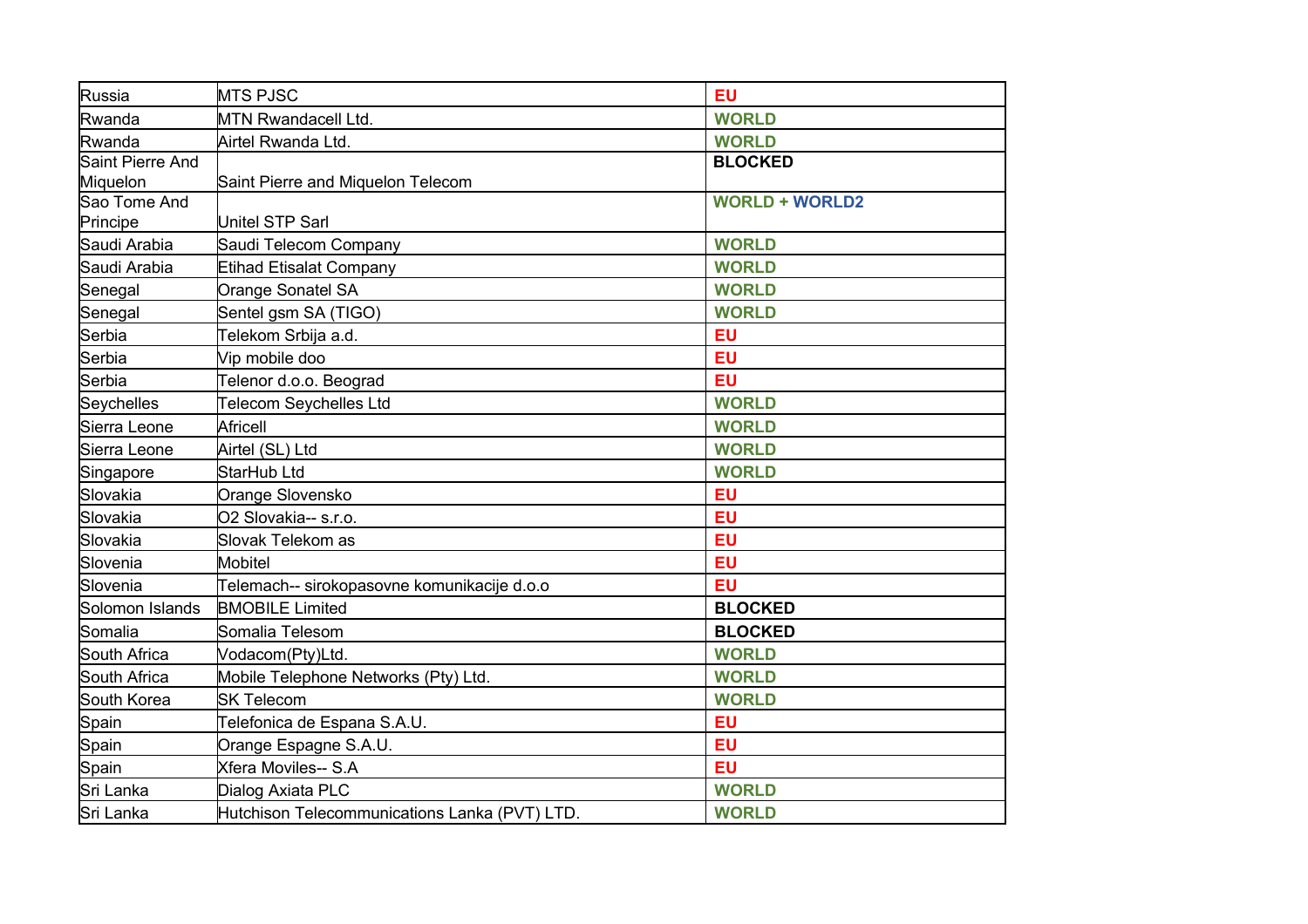| Sri Lanka                             | Mobitel (Pvt) Ltd.                             | <b>WORLD</b>          |
|---------------------------------------|------------------------------------------------|-----------------------|
| Sudan                                 | <b>MTN Sudan</b>                               | <b>WORLD + WORLD2</b> |
| Suriname                              | <b>Digicel</b>                                 | <b>WORLD</b>          |
| <b>Suriname</b>                       | TELECOMMUNICATIEBEDRIJF SURINAME               | <b>WORLD</b>          |
| Swaziland                             | <b>MTN Swaziland</b>                           | <b>WORLD</b>          |
| Sweden                                | Telenor Sverige AB                             | <b>EU</b>             |
| Sweden                                | <b>Telia Sonera Mobile Networks AB</b>         | EU                    |
| Sweden                                | Tele2 Sverige AB XX1149                        | EU                    |
| Switzerland                           | Salt Mobile SA                                 | <b>EU</b>             |
| Switzerland                           | <b>Sunrise Communications AG</b>               | <b>EU</b>             |
| Syria                                 | <b>MTN Syria</b>                               | <b>BLOCKED</b>        |
| Taiwan                                | Chunghwa Telecom Co.-- Ltd.-- Mobile           | <b>WORLD</b>          |
| Taiwan                                | Far Eastone Telecommunications Co. Ltd.        | <b>WORLD</b>          |
| Tajikistan                            | Indigo-Tajikistan                              | <b>EU</b>             |
| Tanzania                              | Airtel Tanzania Limited                        | <b>WORLD</b>          |
| Tanzania                              | Vodacom Tanzania PLC                           | <b>WORLD</b>          |
| Thailand                              | <b>CAT Telecom Public Company Limited</b>      | <b>WORLD</b>          |
| Thailand                              | True Move H Universal Communication Co.-- Ltd. | <b>WORLD</b>          |
| Timor-Leste                           | <b>Timor Telecom</b>                           | <b>WORLD</b>          |
| Togo                                  | Atlantique Telecom Togo                        | <b>WORLD + WORLD2</b> |
| Tonga                                 | <b>Digicel Tonga Limited</b>                   | <b>BLOCKED</b>        |
| Trinidad And                          |                                                | <b>WORLD</b>          |
| Tobago                                | Digicel Trinidad & Tobago                      |                       |
| Tunisia                               | <b>TUNISIE TELECOM</b>                         | <b>BLOCKED</b>        |
| Tunisia                               | Orange Tunisia                                 | <b>BLOCKED</b>        |
| Turkey                                | Turkcell Iletisim Hizmetleri A.S               | <b>EU</b>             |
| Turkey                                | <b>AVEA .lletisim Hizmetleri A.S</b>           | EU                    |
| Uganda                                | Zain Uganda Ltd.                               | <b>WORLD</b>          |
| <b>Ukraine</b>                        | <b>KYIVSTAR Private Joint Stock Company</b>    | EU                    |
| <b>Ukraine</b>                        | <b>KYIVSTAR Private Joint Stock Company</b>    | EU                    |
| <b>Ukraine</b>                        | ifecell LLC                                    | EU                    |
| <b>United Arab</b><br><b>Emirates</b> | Emirates Integrated Telecom. Company - Du      | <b>WORLD</b>          |